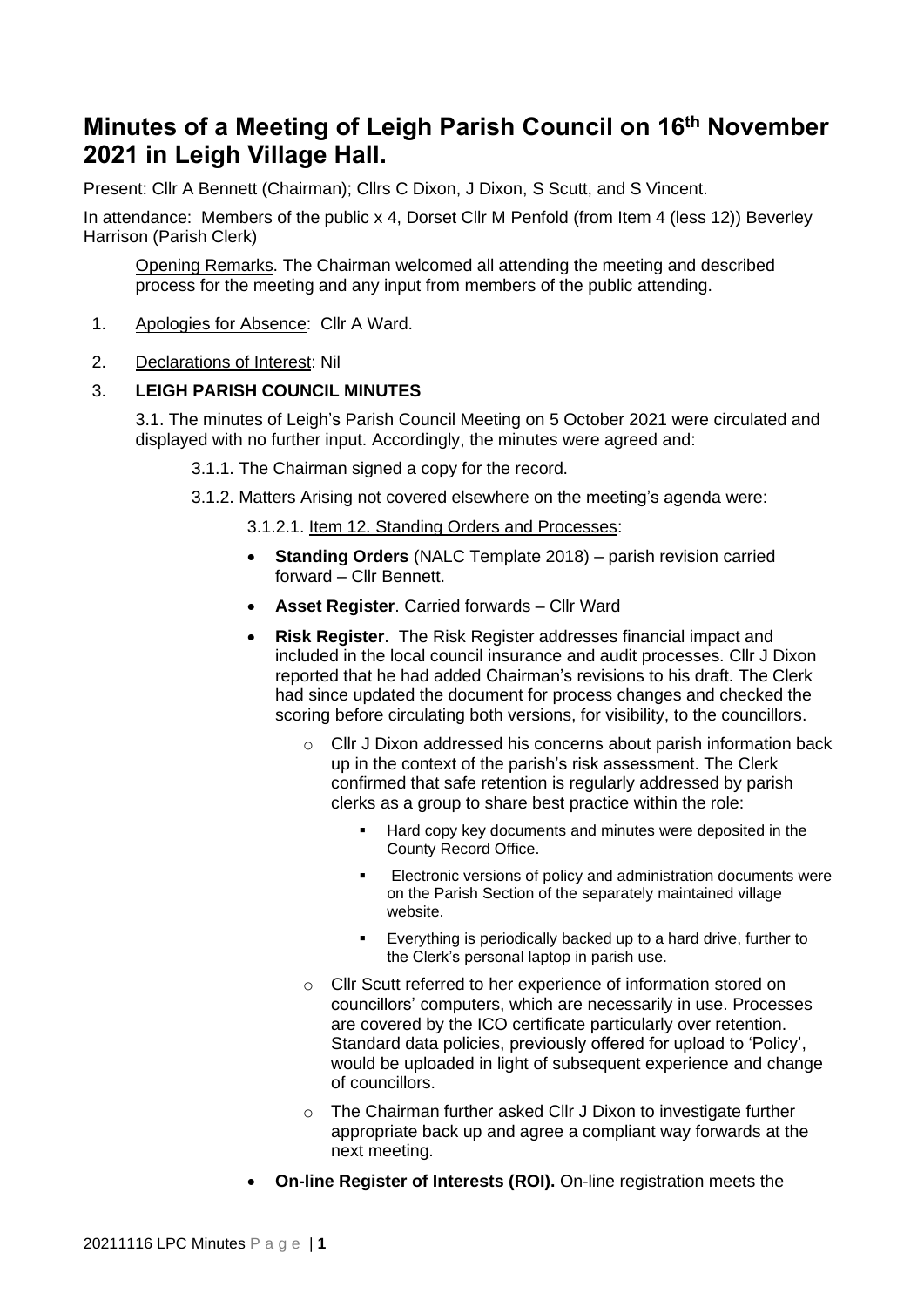accessibility requirements for public service websites

• ROI completion is a legal requirement for every councillor. Last date for on-line registration of extant councillors was 31 October 2021 and six of the seven had completed the task. The Clerk was asked to remind the remaining councillor once more, of the mandated obligation. The current registrations will be linked to the county website provision for the parish.

3.1.2.2. Item 13. Community Governance Review. The Chairman noted that the review (CGR) was a routine local government process and that Leigh had made no input at this stage in common with many other parishes. It was noted that the next CGR stage should be reviewed for any unexpected proposals.

#### 4. **FINANCES OVERVIEW:**

The accounts spreadsheet updated to 31 October 2021 reflected a balance of £24435.15, updated to £23925.15 reflecting the direct debit taken on 10 Nov '21. Funds were allocated to: Main fund: £10976.94; ring-fenced sub-accounts were: Play Park £1505.27; Village Green £1649.64; Heritage Signage £483.70; CIL £9309.60 and R&R £0

4.1. Update on forecast for FY21/22 and in-year transfers.

4.1.1. Grants to St Andrew's Fabric Fund (£500) and NORDCAT (£300) were included in LPC Budget 2021/22 and their payment was proposed by: Cllr Bennett; seconded by: Cllr Scutt – Unanimous.

4.1.2. It was further agreed that the following transfers between accounts be:

4.1.2.1. 2021 grass cutting costs to date (£555) to Play Park from CIL

4.1.2.2. 2021 grass cutting costs to date (£1275) to Village Green from CIL.

4.1.2.3. £1500 from Main account to R&R account

Proposed: Chairman (Cllr Bennett) Seconded: Cllr Scutt

4.2. Bank administration – signatures and on-line banking in progress with Lloyds Bank and Parish Clerk as RFO.

4.3. Draft budget for FY 22/23 (iaw LPC Financial Regulations 2019, para 3.2 where the Budget is agreed at the November meeting). The Chairman had circulated a proposed draft 2022/23 budget based on the current in-year and asked for any further input prior to finally agreeing the budget at the January 2022 LPC meeting when agreeing the parish precept application to meet that budget at the January meeting after receipt of that application information from Dorset County.

## 5 **APPROVAL OF PAYMENTS**

The Clerk had prepared a consolidated schedule of payments pre-meeting for review and agreement by Councillors:

5.1. Payments made since previous meeting, for formal record in minutes. Payment was taken directly for a previously agreed County Highways traffic survey and its payment was taken using the direct debit established for other parish services (bins). It was agreed that **£510** was legitimately applied, whilst noting that councillors should ensure that they did not accidentally authorize a payment or similar against this mandate. (LPC Financial Regulations 2019 Para 4.)

5.2. Payments for agreement in meeting – See the attached Schedule; with the addition of released grants proposed by the Chairman at Item 4, for St Andrews Fabric Fund and NORDCAT.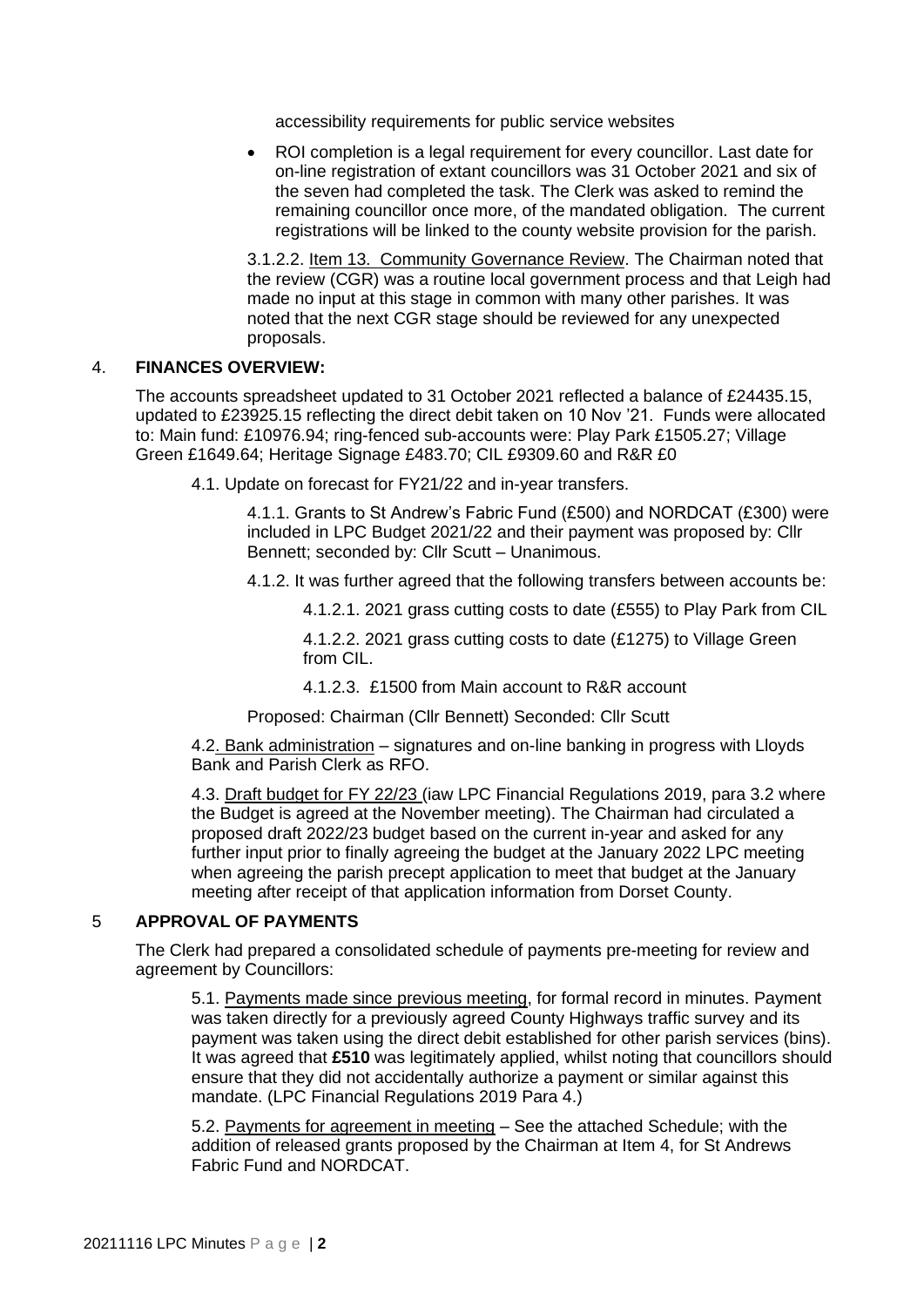5.3. Payments expected before next meeting. It was noted that the parish's halfyearly loan repayment was due on 19 Dec '21; the Community Heart Start line rental for 2022 was due payment, as was Village Hall rental for meetings held in 2020.

6. **PLAYPARK UPDATE.** Cllr Scutt updated the meeting on initial steps towards the next phase of work on the Play Park. She reported that Play Park committee members were changing as parishioners with children moved around and children grew up.

Adjustments, following the RoSPA safety report (May 2021), were being followed up with the Toy Barn, in parallel with potential new equipment (zip wire) consideration for the next phase.

## 7. **VILLAGE GREEN UPDATE.**

7.1. The attached policy statement for Leigh Village Green had been circulated in advance of the meeting and was unanimously supported for adoption and upload to the Policies area of the Leigh Village website. Also see Item 8.

## 8. **CLIMATE CHANGE INITIATIVE.**

8.1. Cllr C Dixon reported that she had circulated her draft before submission of a Lottery Grant bid, to meet its deadline of 18 Nov '21, to support a series of awareness talks.

She had also circulated options in support of the projected Queen's Canopy, which would be met by planting a tree. Options of tree-type, size and location were considered on the understanding that the tree would need to be planted November to March.

9. **FLOODING.** Recent in-village flooding occurrences were on 31 October and again a few days later. The extant leaky dams had been checked and they had worked as planned, but the scale of downpours had overwhelmed capacity.

Dorset Council had responded to reports of blocked culverts. The council website was commended to residents as the reporting route.

A flooding survey questionnaire was commended to householders on <https://www.smartsurvey.co.uk/s/propertyownersandoccupiers/> which was to close on Monday 22 Nov '21.

## 10 **PLANNING**

## **To consider Parish Planning Matters**. Updates since previous meeting.

• P/FUL/2021/03243 Proposal: Reconfigure dwellings. Location: Carpenters Arms, Chetnole Road, Leigh, DT9 6HJ; Deadline 11 Nov 21 – Nil response received or offered to Dorset Council Planning.

Parish council planning consultation responses on-line in the new website are: 'Supported', 'Object' all supported by 'Comment' within plaining constraints, and 'Conditional Response'. No reply is taken as nil input required.

# 11. **HIGHWAYS**

## 11.1. **Speed limits**

11.1.1. Traffic survey equipment had been placed at Three Gates and an associated data readout received. This provides evidence for Leigh PC's application for extension of the 40mph limit to include Three Gates. See Item 5. The outcome was to be reviewed with Dorset Highways.

11.1.2. Cllr C Dixon reported that improved road markings and speed calming measures were on-going. The village Community Speed Watch (CSW) was progressing, although a few initial volunteers had stepped down; more were welcome. One Leigh CSW group had completed training and another group was due to be trained shortly.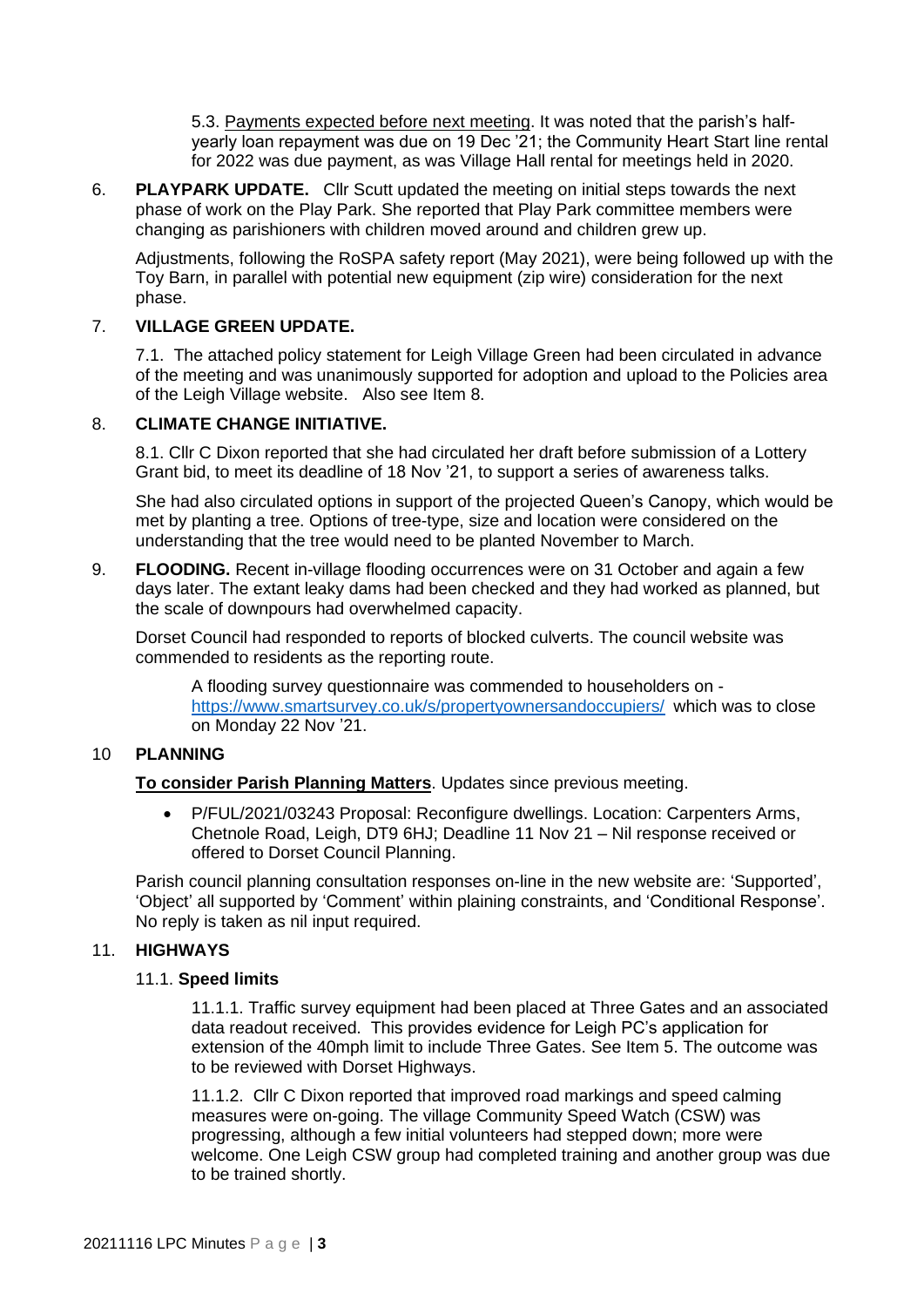11.2. **Finger Post Project** – In-village signposts were mostly complete. Work had started on the State Ford post in cooperation with Yetminster PC and agreement was reached with Cam Vale PC about the costs for the Bailey Ridge post.

12. **APPLICATION FOR A DEFINITIVE MAP MODIFICATION – BOUND LANE.** *This agenda item was dealt with higher up the order between Items 3 and 4, to permit members of the public to depart should they wish.* 

An application has been made to change T638, named Bound Lane, between Leigh and Chetnole to a Byway open to all traffic (BOAT). Parishioners had been asked for supporting information about their understanding of the route, and a few were offered before the meeting; others were made by landowners along the route, some of whom attended the meeting. Main comment before and within the meeting indicated that the primary historical purpose of the route was to serve famers' land abutting that route. It was reported by Mr & Mrs B Read that the route was classified as a 'track' in the early 1970s and believed to have been recorded in the Parish Council minutes at the time. It was agreed that the Clerk would follow this up with the County Record Office where earlier parish records were deposited.

12.1. While Dorset Council had indicated that it did not expect to start work on the application for some time, although it was agreed that it was better to identify all evidence of historical use soonest.

## 13. **CORRESPONDENCE RECEIVED**. Not covered previously in meeting:

- **Annual Litter-pick**. Paul Orchard has kindly agreed to lead once more on organizing the annual litter pick. It will be conducted during the last two weeks of January. Parish Council recorded its thanks to Mr Orchard for this valuable contribution.
- **Community Heartstart**. A defibrillator listing was on-going and it was noted that the Village Hall unit was already listed.
- **Platinum Jubilee Beacons**. Options were considered for a Leigh-based commemoration on the defined date of 2 June 2022.
- **The Dorset Citizens' Advice Bureau AGM** was at 4-30pm on 25<sup>th</sup> Nov '21 in Dorchester.
- The local **wildlife trust** had drawn attention to a piece of ground possibly coming up for sale that was suitable for conservation, although without the location and it was left for the owner to contact the clerk.
- Leigh PC had not attended **Dorset APTC AGM** on 13 Nov '21 and the subsequent notes and recording links were circulated to councillors to pool experience on common issues.
- **Dorset Libraries Webinars**. Webinars were being hosted to discuss library services in Dorset. Posters being uploaded.
- **Newsletters** were circulated where appropriate and retained by the Clerk for reference. (DCllr Penfold referred to funding from one which would be re-circulated by the Clerk.)

## 14. **ITEMS OF AN URGENT NATURE – SUBJECT TO CHAIRMAN'S APPROVAL.** Nil

## 15. **DATE(S) OF NEXT MEETINGS**:

Next Leigh PC meeting is at 7-30pm on Tuesday 18 January 2022, in the Village Hall.

15.1. Meetings in 2022 until AGM are on Tuesdays: 15 March and 17 May 2022.

15.1.1. The Parish annual meeting would be held at 7pm on Tuesday 17 May 2022.